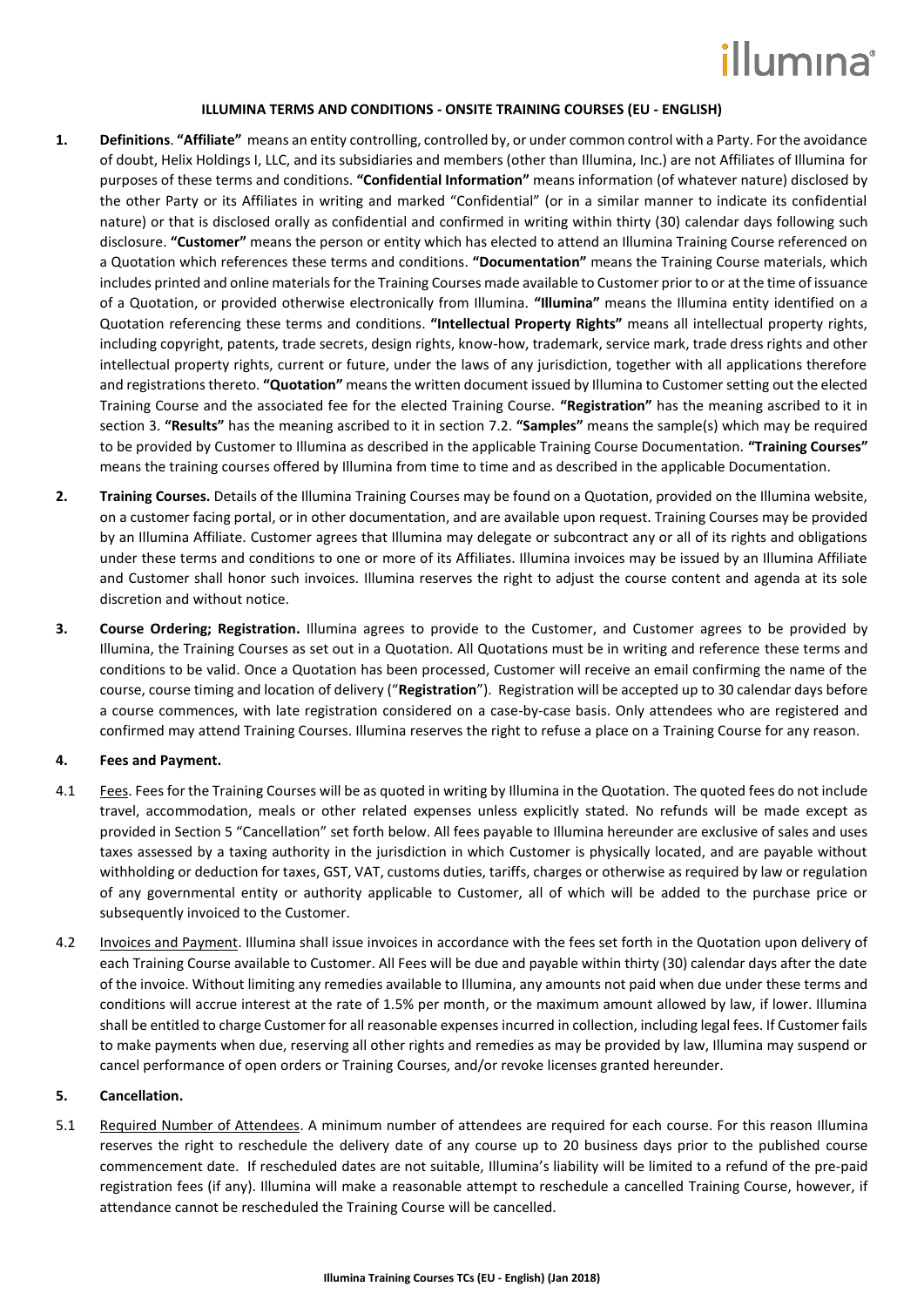# illumına

- 5.2 Cancellation by Customer. Attendees may cancel or reschedule an attendance date by notifying the Illumina course contact at least 20 business days prior to the course commencement date. Later cancellations will be charged at 100% of the quoted training course fee, payable within 30 days of an invoice issued by Illumina, which both Parties agree is fair and reasonable with respect to the loss incurred by Illumina's provision and/or ordering of reagents for the training, and other related course materials.
- <span id="page-1-1"></span>5.3 Cancellation by Illumina. On occasion, unforeseen circumstances may require Illumina to cancel a Training Course. In such circumstances, Illumina will provide as much notice as reasonably possible and look to reschedule the Training Course date, or offer an alternative Training Course. If another course date or training course is unavailable, Illumina will offer a full refund of any pre-paid fees. Illumina will not be liable for any losses with regard to unused travel and accommodation bookings and other related expenses in connection with the cancelled Training Course.

### **6. Customer Responsibilities.**

- 6.1 Attendees. Attendees will, and Customer will procure that attendees will: (i) unless expressly stated otherwise by Illumina, be solely responsible for all travel, accommodation, meals and other related expenses that arise in connection with the Training Courses; (ii) meet the prerequisites, recommendations and responsibilities as outlined in the applicable Documentation; (iii) be responsible for confirming that the course content meets their requirements; (iv) attend each Training Course according to the set schedule and participate in training activities as directed by the instructor; (v) make themselves aware of and adhere to Illumina policies related to health, safety, security, and emergencies; and (vi) not copy the Documentation and/or other material acquired during the Training Course, except where such copying is incidental or necessary for the purposes of completing the relevant Training Course; provided, however, that Customer shall reproduce and include all of Illumina's and its licensors' copyright notices and proprietary legends on each such copy. Illumina reserves the right to cancel the Training Course for any attendee it reasonably believes is unsuitable for admission onto the training premises or to remove any such person after the commencement of a course.
- 6.2 Language. Unless otherwise indicated, all courses are delivered solely in English and all delegates must be sufficiently proficient in English language before attending a course.
- 6.3 Information Transfer; Samples. Some Training Courses may require Customer to provide their own Samples, as identified in the applicable course Documentation. Customer agrees to provide the Samples and all other information and materials as specified in the Documentation in accordance with the guidelines set forth therein. Customer acknowledges that any failure to provide the Samples, information, and any other materials in accordance with the Documentation may result in Customer's inability to participate in the training and Illumina shall not be in breach of these terms and conditions nor liable to the Customer in respect of any such failure of the Customer. Customer agrees that each Sample shall meet the sample quality & quantity criteria established by Illumina that applies to such Training Course. Illumina reserves the right to change the sample quality & quantity criteria in its sole discretion, and Illumina will provide Customer with written notification of any such changes.
- <span id="page-1-0"></span>6.4 Ownership of Samples; Regulatory Compliance. Customer represents and warrants that it owns or otherwise controls the Samples and that it has the right to provide the Samples to Illumina for the purposes of attending and participating in the Training Courses. Illumina shall use the Samples solely for the purpose of delivering the Training Course. Illumina agrees that it will promptly return or destroy, in Customer's sole discretion, any unused Samples or portions thereof following the delivery of the Results (as defined in Section [7.2\)](#page-2-0). Customer shall obtain and maintain all necessary licenses and consents and comply with all applicable laws and regulations in relation to the transfer of the Samples to Illumina and the delivery of the Training Courses.

### **7. Intellectual Property.**

7.1 Illumina Intellectual Property. All Intellectual Property Rights in or relating to the Training Courses or Documentation provided, or materials, products, services and other information made available hereunder, and any improved, updated and modified parts thereof, shall at all times remain the sole property of Illumina and its licensors. Such Intellectual Property Rights include, but are not limited to: (i) any materials, processes, or methods used by Illumina in the performance of the Training Courses; (ii) any Intellectual Property Rights owned by or licensed to Illumina prior to the performance of the Training Courses; and (iii) any discoveries and inventions relating to expressions that were in Illumina's possession or known by Illumina or its Affiliates prior to the performance of the Training Courses. Except as expressly stated in these terms and conditions, no right or license under any of Illumina, or Illumina Affiliates', Intellectual Property Rights is or are granted expressly, by implication, or by estoppel. Illumina does not permit videotape or any other type of recording of training sessions.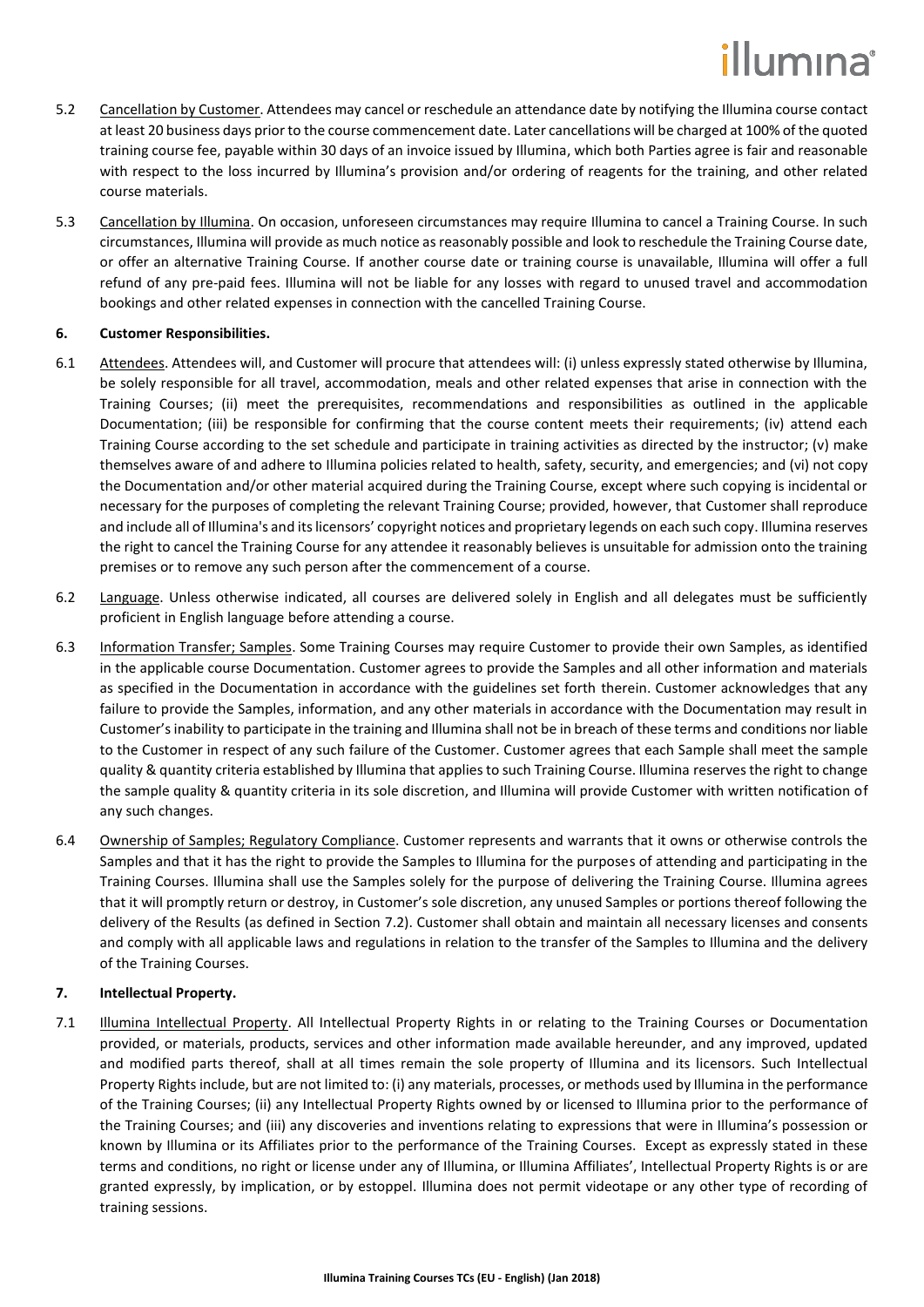## illumina®

- <span id="page-2-0"></span>7.2 Customer Intellectual Property; Samples and Results. Customer shall at all times retain all right, title, and interest in the Samples provided hereunder. Participation in certain Training Courses may deliver to Customer sample data that are generated by Illumina sequencing instruments and further analysis or processing conducted on such Samples including, without limitation, genomic data ("**Results**"). The Results may be delivered electronically for download by Customer through Illumina's cloud-based genomics analysis and storage platform, BaseSpace Sequence Hub, available at: [https://basespace.illumina.com.](https://basespace.illumina.com/) If the Customer does not already have a BaseSpace account then the Customer may register for a thirty (30) day free trial of a BaseSpace Sequence Hub Basic Account at the aforementioned link to access, view and download Results. Customer acknowledges that Illumina has no obligation to retain a copy of the Results beyond completion of the Training Course and the Results may not be recoverable from Illumina's systems after this date. In the event of loss of the Results by the Customer after expiry of the Training Course, Illumina shall have no further obligation to deliver the Results to the Customer. Customer hereby grants Illumina a worldwide, royalty-free, fully paid up, nonexclusive, perpetual, irrevocable license, with the right to sublicense, all Intellectual Property Rights in the Results, to use such Results for its internal business purposes and to improve Illumina's Training Courses. Illumina's use of the Results is further clarified in the BaseSpace Privacy Policy located at: [http://eibu.informatics.illumina.com/.](http://eibu.informatics.illumina.com/)
- **8. Research Use Only.** Customer acknowledges that the Samples, Results and Training Courses are provided for research use only. Training Courses are not being performed in a clinical laboratory. The Training Courses and the Results are not an article or accessory intended to be used specifically for the medical purpose of: (i) diagnosis, treatment, prevention, monitoring or alleviation of a disease, injury or disability; (ii) compensation for an injury or disability; (iii) investigation, replacement or modification of the anatomy or a physiological process or state; or (iv) control or support of contraception; and (v) the Results are not intended to be medical advice. The Training Courses have not been subjected to any conformity assessment or other regulatory review or certified, approved or cleared by any conformity assessment body or other regulatory body in any country for diagnostic use or any other purpose.
- **9. NO WARRANTY.** ALL INFORMATION PROVIDED DIRECTLY OR INDIRECTLY THROUGH A TRAINING COURSE (INCLUDING, WITHOUT LIMITATION, THE RESULTS) ARE PROVIDED TO CUSTOMER ON AN "AS IS" BASIS, AND ILLUMINA, TO THE MAXIMUM EXTENT PERMITTED BY LAW, EXPRESSLY DISCLAIMS ANY AND ALL WARRANTIES, EXPRESS OR IMPLIED, INCLUDING, WITHOUT LIMITATION, ANY IMPLIED WARRANTY OF SATISFACTORY QUALITY, FITNESS FOR A PARTICULAR PURPOSE, CARE AND SKILL, ACCURACY, UTILITY, OR NON-INFRINGEMENT WITH RESPECT THERETO.

### <span id="page-2-1"></span>**10. Indemnification.**

- 10.1 Indemnity. Customer shall indemnify and hold harmless Illumina, its Affiliates and their respective directors, officers, employees, agents, successors, and assigns from and against any liabilities, expenses, or costs arising out of any claim, complaint, suit, proceedings or cause of action brought by a third party: (i) pertaining to infringement of such third party's valid and enforceable Intellectual Property Rights resulting from Customer's providing of the Samples, information and other materials; (ii) arising out of a breach of Customer's obligations in Section [6.4](#page-1-0) (Regulatory Compliance) and Section [13.1](#page-3-0) (Anonymity of Samples); and (iii) arising out of any actions Customer has taken based on its analysis, interpretation, or use of the Results and any other information provided by Illumina under these terms and conditions and Customer shall pay all settlements entered into, and all final judgments and costs (including reasonable attorneys' fees) awarded against Illumina (and Customer, as the case may be) in connection with any such action.
- 10.2 Customer's indemnification obligation pursuant to this Sectio[n 10](#page-2-1) is subject to Illumina: (i) notifying the Customer promptly in writing of such action; (ii) giving the Customer party exclusive control and authority over the defense and settlement of such action, (iii) not admitting infringement of any Intellectual Property Right without the Customer's prior written consent; (iv) not entering into any settlement or compromise of any such action without the Customer's prior written consent; and (v) providing all reasonable assistance to the Customer (provided that the Customer reimburses Illumina for its reasonable out-of-pocket expenses incurred in providing such assistance).
- <span id="page-2-2"></span>**11. LIMITATION OF LIABILITY.** TO THE FULLEST EXTENT PERMITTED BY LAW, IN NO EVENT WILL EITHER PARTY BE LIABLE TO THE OTHER PARTY FOR LOST PROFITS, DATA OR BUSINESS, OR FOR ANY SPECIAL, INDIRECT, CONSEQUENTIAL OR INCIDENTAL DAMAGES INCURRED BY SUCH PARTY ARISING OUT OF OR IN CONNECTION WITH THESE TERMS AND CONDITIONS (OR THE TERMINATION HEREOF), HOWEVER CAUSED AND ON ANY THEORY OF LIABILITY (WHETHER IN CONTRACT, TORT ((INCLUDING NEGLIGENCE)), MISREPRESENTATION, STATUTORY DUTY OR OTHERWISE, INCLUDING, BUT NOT LIMITED TO, THE LOSS OF PROSPECTIVE PROFITS OR ANTICIPATED SALES, OR ON ACCOUNT OF EXPENSES, INVESTMENTS, OR COMMITMENTS IN CONNECTION WITH THE BUSINESS OR GOODWILL OR OTHERWISE). ILLUMINA'S TOTAL AND CUMULATIVE LIABILITY ARISING UNDER OR IN CONNECTION WITH THESE TERMS AND CONDITIONS, WHETHER IN CONTRACT, TORT (INCLUDING NEGLIGENCE), MISREPRESENTATION, STATUTORY DUTY OR OTHERWISE, SHALL IN NO EVENT EXCEED THE FEES PAID FOR TRAINING COURSES UNDER THESE TERMS AND CONDITIONS. THE LIMITATIONS SET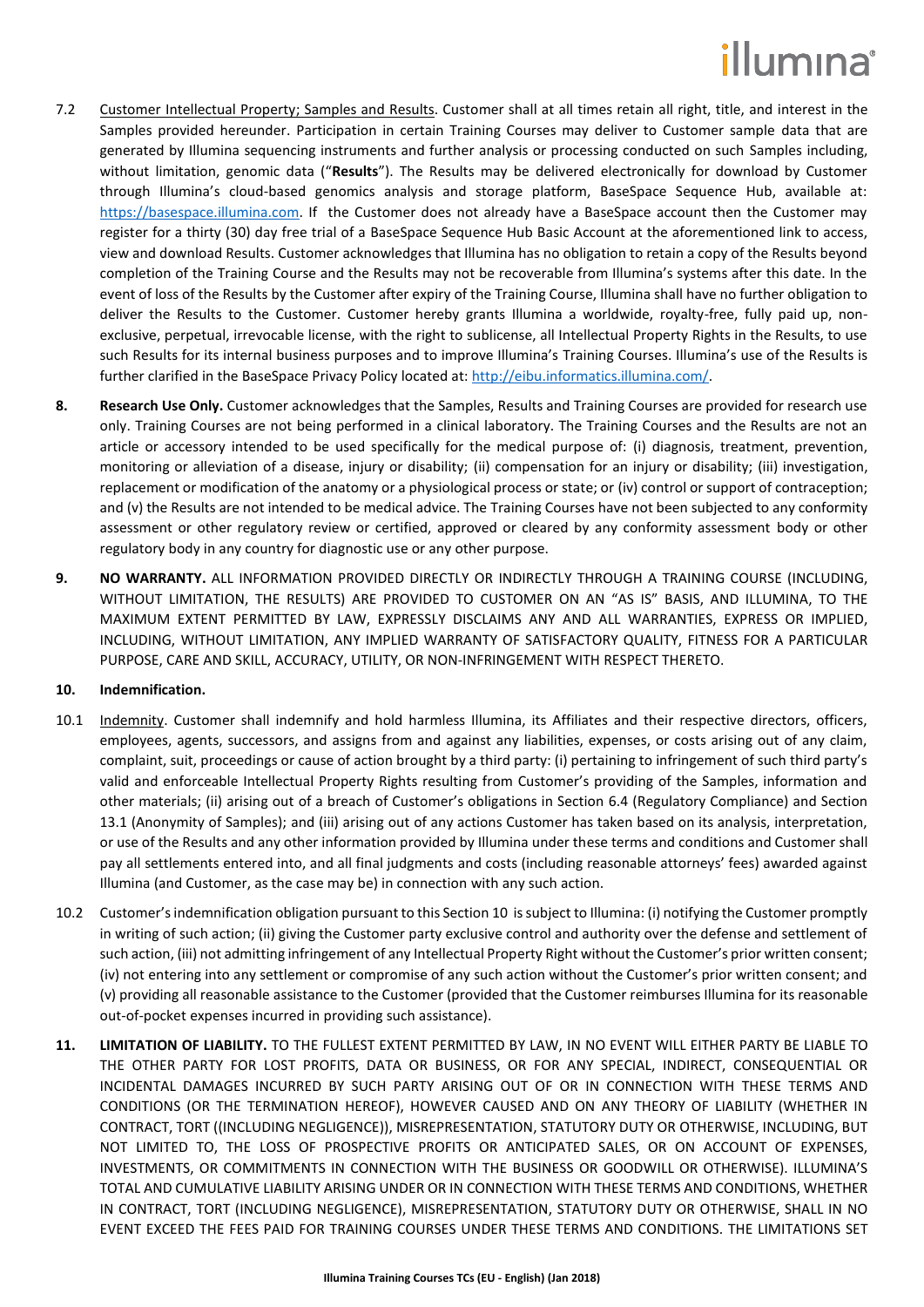## illumına

FORTH IN THIS SECTION [11](#page-2-2) SHALL APPLY EVEN IF A PARTY HAS BEEN ADVISED OF THE POSSIBILITY OF SUCH DAMAGES, AND NOTWITHSTANDING ANY FAILURE OF ESSENTIAL PURPOSE OF ANY LIMITED REMEDY. NOTHING IN THESE TERMS AND CONDITIONS SHALL LIMIT LIABILITY OF A PARTY OR ITS AFFILIATES FOR DEATH OR PERSONAL INJURY CAUSED BY NEGLIGENCE OR FRAUD.

<span id="page-3-1"></span>**12. Confidentiality.** Each Party shall maintain in confidence, and shall not disclose to any third party, nor use for any purpose other than as required for the provision and receipt of Training Courses or as otherwise provided herein, Confidential Information of the other Party. For the avoidance of doubt, these terms and conditions, the source and identity of Samples, the Results, and the details of the methods, materials or processes used by Illumina in the performance of the Training Courses which, by their very nature or the circumstances in which imparted, would reasonably be deemed confidential, shall be considered Confidential Information whether or not so marked. Each Party agrees that it shall not permit the duplication, use or disclosure of any such Confidential Information to any person (other than its own Affiliates, employees, agents or sub-contractors where the same requires such information for the performance of these terms and conditions) unless such duplication, use or disclosure is specifically authorised in writing by the other Party, or is required by the operation of law. The Parties shall take all reasonable steps to ensure that their Affiliates, employees, agents and subcontractors who have access to the Confidential Information keep the Confidential Information confidential. No Party shall use any other Party's Confidential Information for any purpose other than to exercise its rights and perform its obligations under or in connection with these terms and conditions. Confidential Information does not include information that is: (i) already lawfully known to the receiving party at the time of disclosure hereunder; (ii) now or hereafter becomes publicly known other than through breach of these terms and conditions; (iii) is disclosed to the receiving party by a third party that the disclosing party reasonably concluded was under no obligation of confidentiality to the disclosing party with respect thereto; or (iv) is independently developed by or for the receiving party without reliance on the Confidential Information of the disclosing party. The obligations of confidentiality contained in this Section [12](#page-3-1) shall remain in force for a period of no less than three (3) years from the date of receipt.

### **13. Data Protection.**

- <span id="page-3-0"></span>13.1 Anonymity of Samples. Customer acknowledges that Illumina deems of utmost importance the privacy and anonymity of any individual that is the subject of the Samples. Therefore: (i) Customer shall not disclose or provide to Illumina any Personal Data (as that term is defined in the General Data Protection Regulation (GDPR) (Regulation (EU) 2016/679) of any individual that is the subject of the Samples (*i.e.,* the Samples must be pseudonymized); and (ii) shall comply with all legal, regulatory, and contractual obligations with respect to the privacy of the individual that is the subject of such Sample.
- 13.2 Customer Data. Illumina shall not sell, trade or otherwise disclose to third parties or other customers of Illumina any account information, including contact information, of Customer. Customer acknowledges and agrees that Illumina is entitled to maintain and use a database of orders and account information pertaining to Customer for purposes of order processing, maintaining records and assisting with future orders of Customer.
- 13.3 To the extent each Party processes any personal data in connection with these terms and conditions, each Party shall comply at all times with the Data Protection Act 1998 and, from 25 May 2018 with the General Data Protection Regulation (Regulation (EU) 2016/679). For more information, please visit Illumina's privacy policy located at: [https://www.illumina.com/company/legal/corporate-privacy-policy.html.](https://www.illumina.com/company/legal/corporate-privacy-policy.html)
- **14. Force Majeure**. Illumina shall not be in breach of these terms and conditions nor liable for any failure to perform or delay attributable in whole or in part to any cause beyond its reasonable control, including but not limited to acts of God, fire, flood, tornado, earthquake, hurricane, lightning, any action taken by a government or regulatory authority, actual or threatened acts of war, terrorism, civil disturbance or insurrection, sabotage, labor shortages or disputes, failure or delay in delivery by Illumina's suppliers or subcontractors, transportation difficulties, interruption or failure of any utility service, raw materials or equipment, or Customer's fault or negligence. In the event of any such delay, the provisions in Section [5.3](#page-1-1) shall apply.
- **15. Notices**. All notices required or permitted under these terms and conditions shall be in writing and shall be deemed received when: (a) delivered personally; (b) five (5) business days after having been sent by registered or certified mail, return receipt requested, postage prepaid (or ten (10) business days for international mail); or (c) one (1) business day after deposit with a commercial express courier specifying next day delivery or, for international courier packages, two (2) business days after deposit with a commercial express courier specifying 2-day delivery, with written verification of receipt.
- <span id="page-3-2"></span>**16. General.** Governing Terms. These terms and conditions exclusively govern the ordering, purchase, supply, and use of the Training Course(s) identified in the relevant Quotation, and its terms shall prevail and override any conflicting, amending and/or additional terms contained in any Customer purchase orders, invoices or similar documents, which are hereby